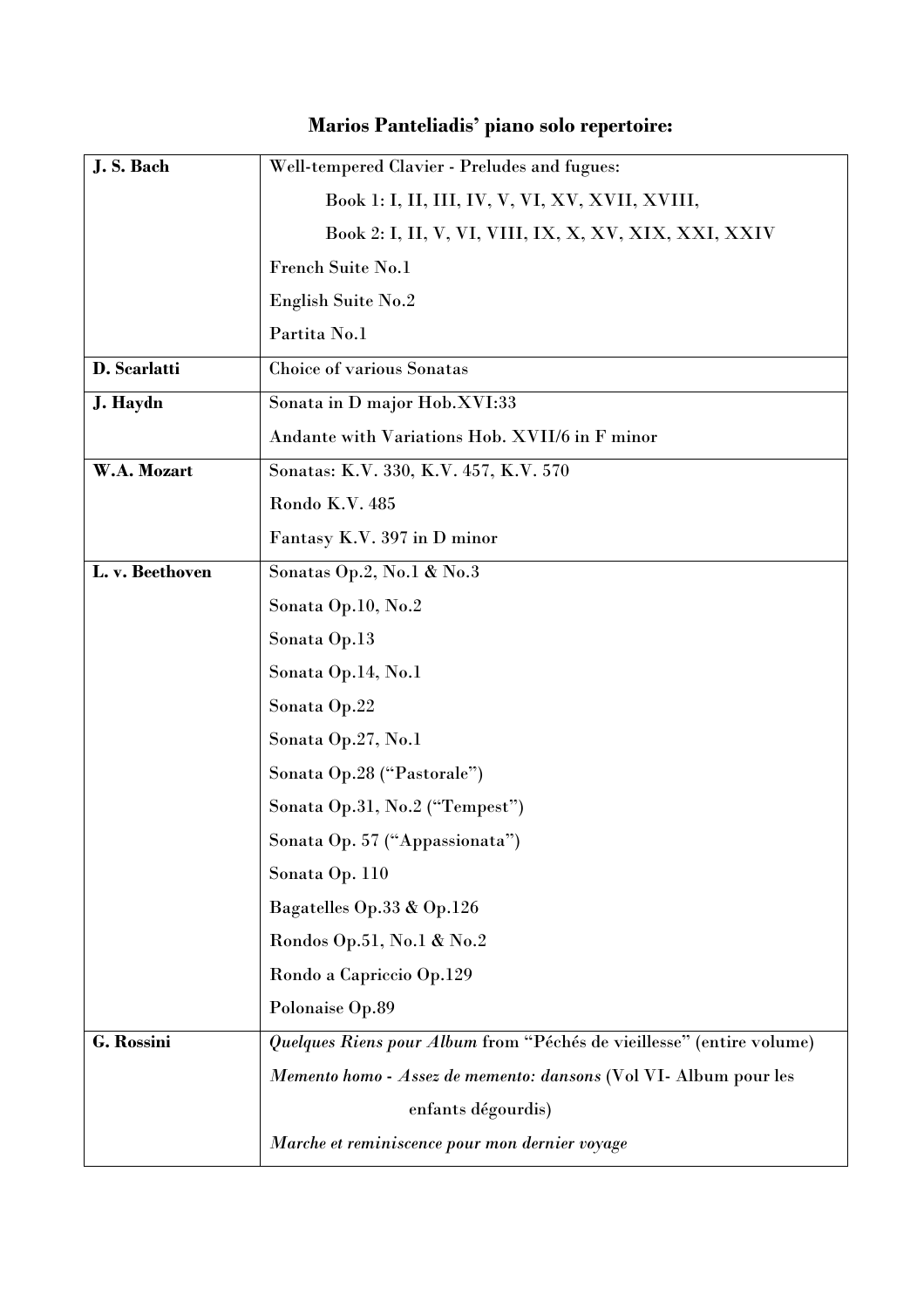|                       | Une caresse a ma femme (Vol VI- Album pour les enfants dégourdis)         |
|-----------------------|---------------------------------------------------------------------------|
|                       | Un petit train de plaisir comico-imitatif (Vol VI- Album pour les enfants |
|                       | dégourdis)                                                                |
| G. Rossini - F. Liszt | La danza from the transcriptions of the "Soirées musicales"               |
| F. Chopin             | From Studies Op.10, No.: 1, 2, 3, 4, 5, 6, 7, 8, 9, 11, 12                |
|                       | From Studies Op.25, No.: 1, 2, 4, 5, 6, 8, 9, 10, 11, 12                  |
|                       | Ballade No.1, Op.23                                                       |
|                       | Ballade No.4, Op.52                                                       |
|                       | 3 Impromptus Opp. 29, 36 & 51                                             |
|                       | Impromptu-Fantaisie Op.66                                                 |
|                       | Polonaise "Heroic" Op. 53                                                 |
|                       | Andante spianato e Grande Polonaise brillante Op.22                       |
|                       | Preludes Op.28 (choice)                                                   |
|                       | Sonata No.2, Op. 35 in B-moll minor ("funeral march")                     |
|                       | Nocturnes Op.32, No.1, Op.49, No.1, Op.27 No.2, Op.posth.72, No.1         |
|                       | Grande Valse brillante Op.18, Valse Op.34, No.1                           |
|                       | Mazurkas Op.59                                                            |
| R. Schumann           | Toccata Op.7                                                              |
|                       | Symphonic studies Op.13                                                   |
|                       | Kreisleriana Op. 16                                                       |
|                       | <b>Blumenstück Op.19</b>                                                  |
| F. Mendelssohn        | Andante e Rondo Capriccioso Op.14                                         |
|                       | Variations serieuses Op.54                                                |
|                       | Choice from "Romances sans paroles"                                       |
| F. Liszt              | Mephisto waltz No.1                                                       |
|                       | Etude d'execution transcendante No.8 "Wilde Jagd"                         |
|                       | Etude d'après Paganini no. 5 in E-flat major.                             |
|                       | From Harmonies poétiques et religieuses: No.1 "Invocation"                |
|                       | Legend No.2, S. 175: "St François de Paule: marchant sur les flots"       |
|                       | Hungarian Rhapsody No.12                                                  |
|                       |                                                                           |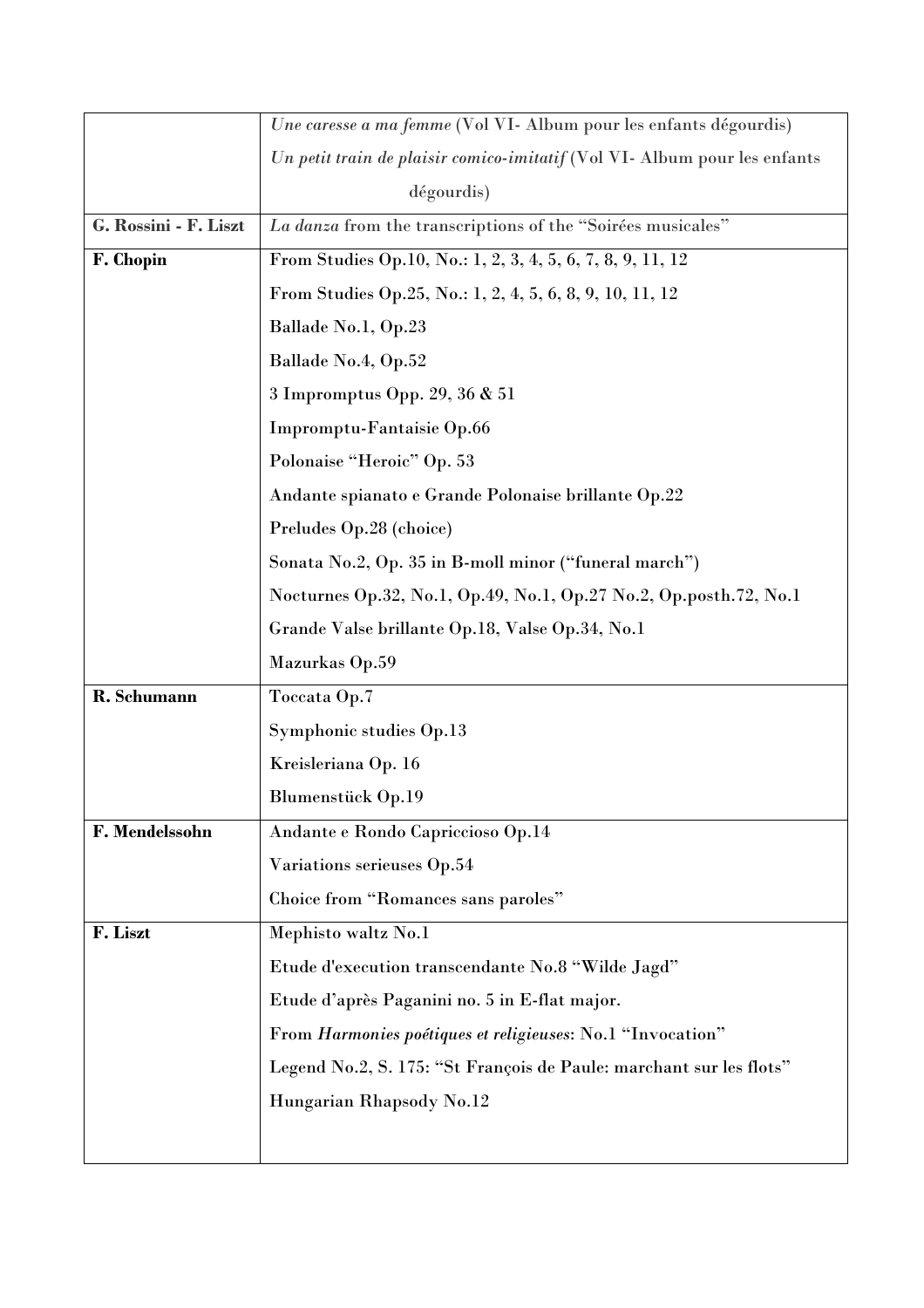| F. Schubert           | Sonata in A-moll D.784                                          |
|-----------------------|-----------------------------------------------------------------|
|                       | Sonata in C minor D. 958                                        |
|                       | Valses nobles D. 969                                            |
|                       | "Drei Klavierstucke" D. 946                                     |
|                       | Impromptu Op.90, No.4 in A-flat major                           |
| F. Schubert- F. Liszt | Song transcriptions "Gretchen am Spinnrade", "Auf dem wasser zu |
|                       | singen",                                                        |
|                       | "Der Müller und der Bach"                                       |
| <b>J.</b> Brahms      | Variations and fugue on a theme by Haendel Op. 24               |
|                       | Two Rhapsodies Op.79                                            |
| C. Debussy            | <b>Ballade</b>                                                  |
|                       | Pour le piano                                                   |
|                       | Etude "pour les accordes"                                       |
|                       | Choice from Preludes (I cahier: 7, 8, 12, II cahier: 3, 6)      |
|                       | Image I: Reflets dans l'eau                                     |
| P. Dukas              | La plainte, au loin, du faune                                   |
| <b>M. Ravel</b>       | Jeux d'eau                                                      |
|                       | Valses nobles et sentimentales                                  |
|                       | Sonatine                                                        |
|                       | Toccata from "Le Tombeau de Couperin"                           |
| <b>F. Poulenc</b>     | 3 pieces "Pastorale, Hymn and Toccata"                          |
| I. Albeniz            | "Corpus Cristi en Sevilla" From Iberia (Book I)                 |
| M. Moszkowsky         | Spanish dance No.2                                              |
|                       | "Étincelles" Op. 36, No. 6                                      |
| A. Scriabin           | Prelude and nocturne for the left hand only Op. 9               |
|                       | Choice from the 24 Preludes Op.11                               |
|                       | Studies Op.2, No.1, Op.8, No.10, Op.42, No.5                    |
|                       | Sonata No.3, Op.23                                              |
| S. Rachmaninov        | Prelude Op.23, No.5                                             |
|                       | Etudes tableaux Op.33 No.3, Op.33, No.5, Op.39, No.5            |
| M. A. Balakirev       | Islamei (Oriental Fantasy)                                      |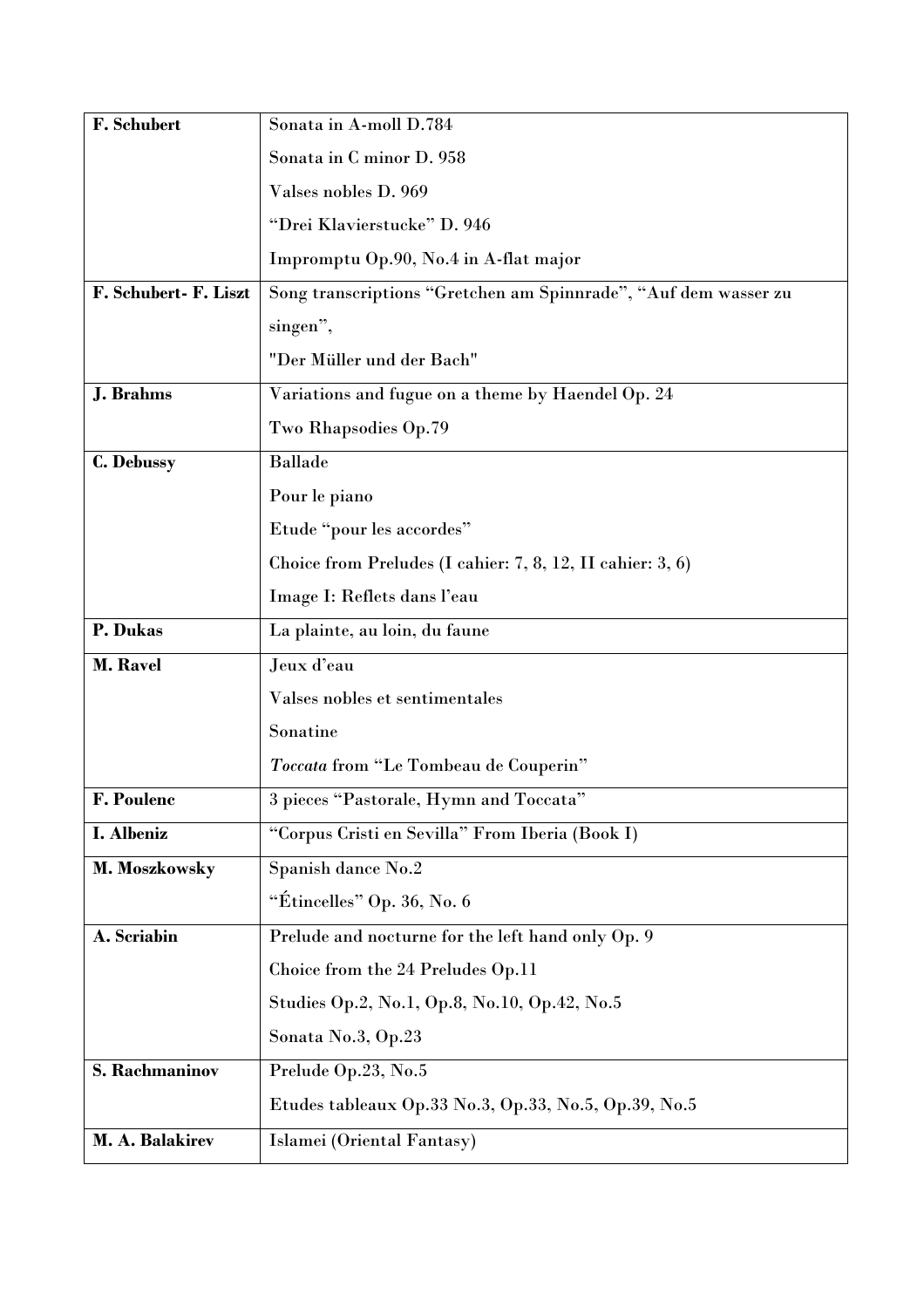| P. I. Tchaikovsky        | Theme and variations in F major op. 19 no. 6                             |
|--------------------------|--------------------------------------------------------------------------|
|                          | From The Seasons, Op.37a "June"                                          |
| <b>S. Prokofiev</b>      | Toccata in D minor op.11                                                 |
|                          | $10$ pieces Op. $12$                                                     |
|                          | Sonata No.1                                                              |
| <b>B.</b> Bartók         | Suite Op.14                                                              |
|                          | Allegro barbaro Sz.49                                                    |
|                          | Romanian dances (transcription for solo piano)                           |
| G. Ligeti                | Study No. 5 "Arc en ciel"                                                |
| D. Mitropoulos           | "Fête Crétoise" (1925)                                                   |
| <b>Y.</b> Constantinidis | From 6 studies in traditional Greek rhythms (1958) No. 2 & 6 ("Toccata") |
|                          | Choice from Children pieces                                              |
|                          | Choice from 22 songs and dances from Dodecanese                          |
|                          | Sonatine No.1                                                            |
|                          | 8 danses from Greek islands                                              |
| J. Vella                 | 6 Preludes for piano (1994)                                              |
| <b>M. Travlos</b>        | 5 small preludes for piano                                               |
| A. Kolia                 | The three little magical mirrors (1990)                                  |
| M. Giusto                | Sonata $(2010)$                                                          |
| J. Zarate                | Aurgitana (2011)                                                         |
| C. Vine                  | Toccatissimo (2011)                                                      |
| <b>R.</b> Bellafronte    | "Di fuoco e vento" (2021), "Sospeso nel tempo" dai Tre notturni (2020)   |